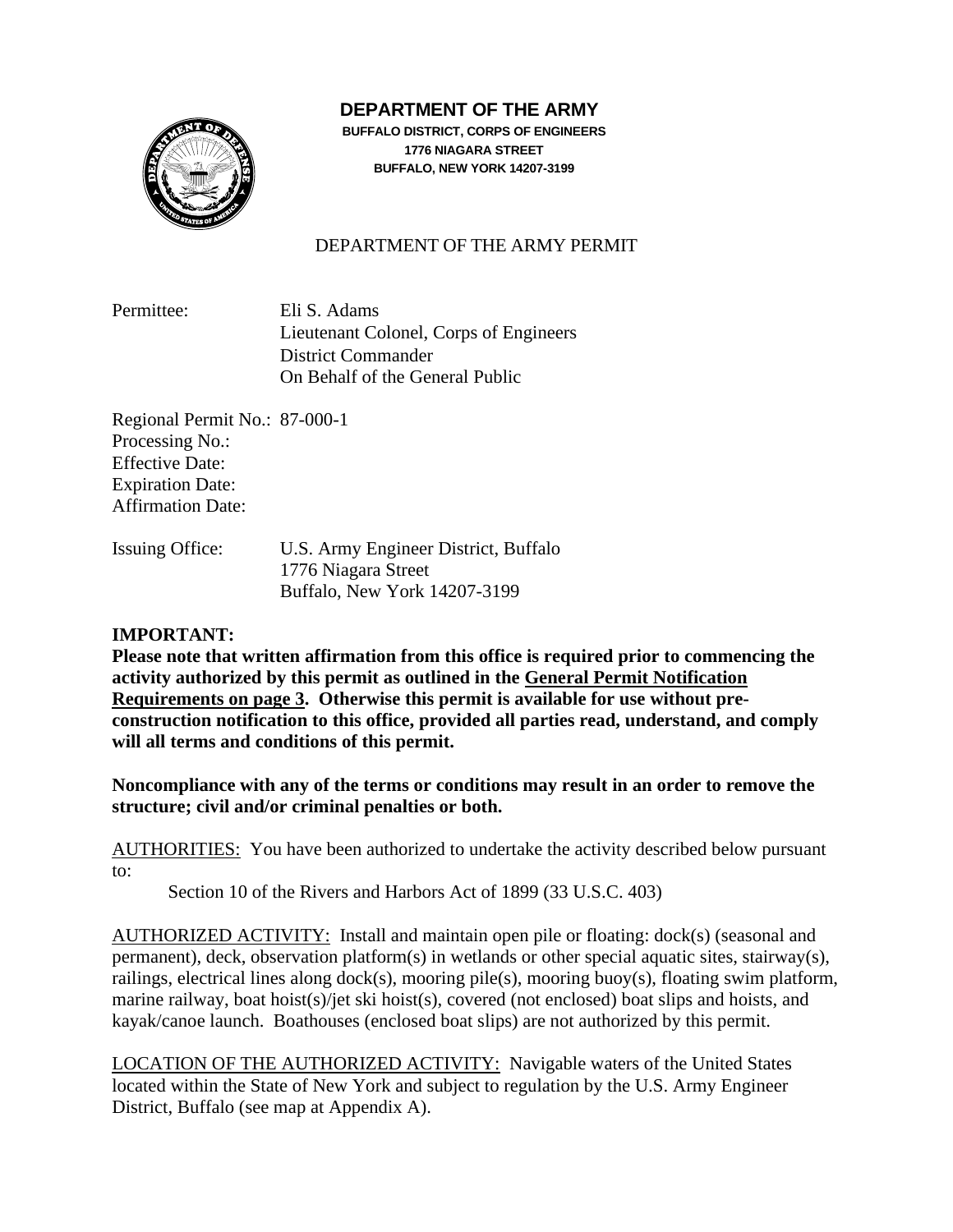The general public is hereby authorized by the Secretary of the Army to perform the work authorized by this permit provided the following general and special conditions are fully complied with.

The District Commander reserves the right to include any additional special conditions or require an individual permit as may be necessary to safeguard the public interest or protect important public resources on a case by case basis.

NOTE: When the property associated with the work authorized by this permit is sold or transferred, the terms and conditions of this permit will continue to be binding on the new owner(s) of the property. To validate the transfer of this permit and the liabilities associated with compliance with its terms and conditions, have the transferee sign and date on the last page of this permit and forward a copy of the permit to this office to validate the transfer of this authorization..

DEFINITIONS: The term "you" and its derivatives, as used in this permit, mean the permittee or any future transferee. The term "this office" refers to the Buffalo District Corps of Engineers Regulatory office having jurisdiction over the permitted activity or the appropriate official of that office acting under the authority of the commanding officer. The term "activity" as used in this permit includes all structures and work authorized by this permit.

**Barrier beach** - A low-lying, sandy island or spit, resulting from coastal sedimentation that lies along the shoreline and is generally parallel to, but separated from the mainland by an embayment, and often has dunes superimposed on it.

**Navigable waters (as regulated under Section 10 of the Rivers and Harbors Act)** - Those waters that are subject to the ebb and flow of the tide and/or are presently used, or have been used in the past, or may be susceptible for use to transport interstate or foreign commerce. A determination of navigability, once made, applies laterally over the entire surface of the waterbody, and is not extinguished by later actions or events which impede or destroy navigable capacity. A list of navigable waters in the Buffalo District can be found on the Buffalo District web site at [http://www.lrb.usace.army.mil/Missions/Regulatory/Wetland-Information/,](http://www.lrb.usace.army.mil/Missions/Regulatory/Wetland-Information/) or by calling (716) 879-4330.

**Ordinary High Water Mark** - The line on the shore established by the fluctuations of water as indicated by physical characteristics such as a clear, natural line impressed on the bank, shelving, changes in the character of the soil, destruction of terrestrial vegetation, the presence of litter and debris, or other appropriate means that consider the characteristics of the surrounding areas.

Regulations at 33 CFR 322.5(d) *Structures for small boats.* (1) In the absence of overriding public interest, favorable consideration will generally be given to applications from riparian owners for permits for piers, boat docks, moorings, platforms and similar structures for small boats. Particular attention will be given to the location and general design of such structures to prevent possible obstructions to navigation with respect to both the public's use of the waterway and the neighboring proprietors' access to the waterway. Obstructions can result from both the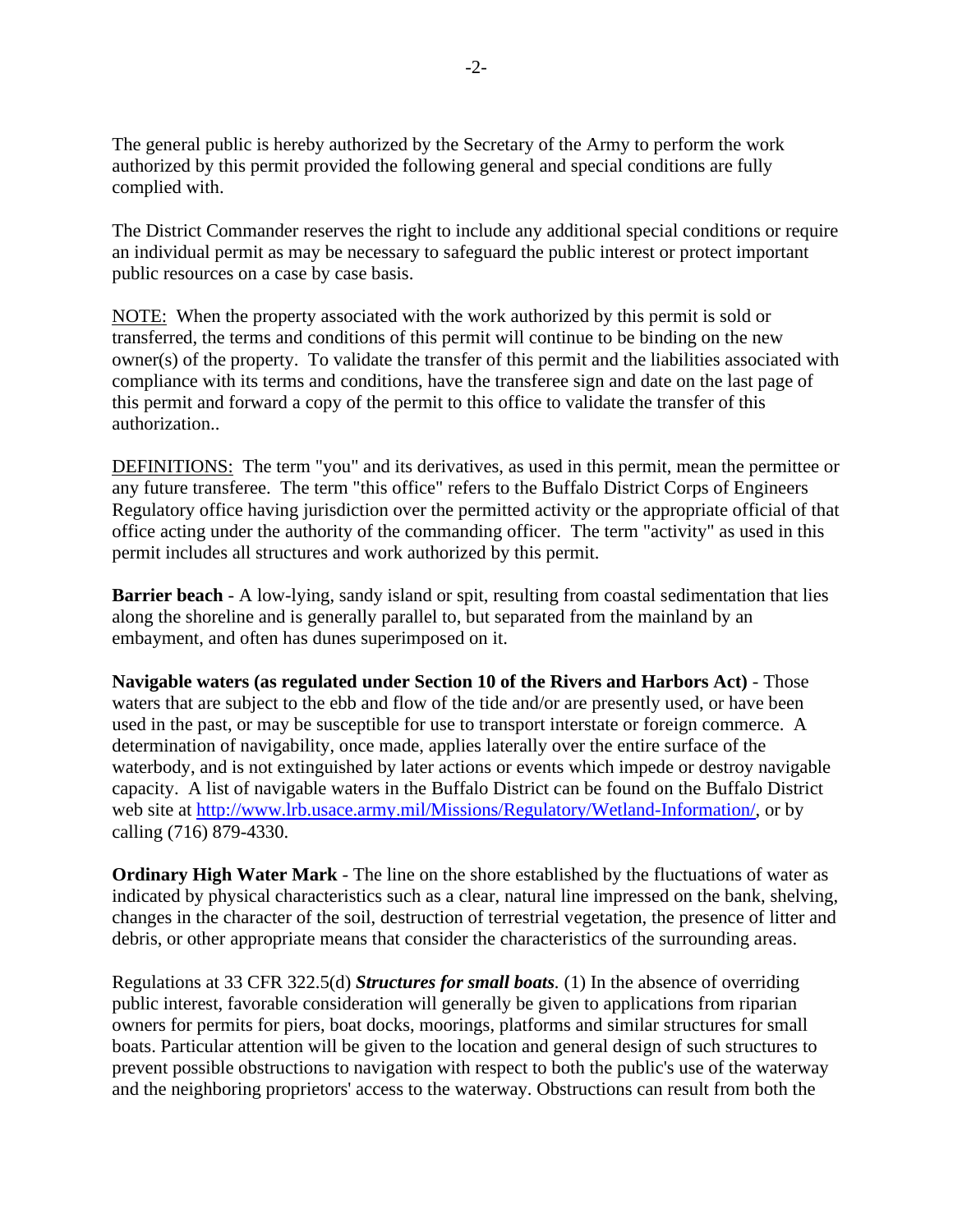existence of the structure, particularly in conjunction with other similar facilities in the immediate vicinity, and from its inability to withstand wave action or other forces which can be expected. District engineers will inform applicants of the hazards involved and encourage safety in location, design, and operation. District engineers will encourage cooperative or group use facilities in lieu of individual proprietary use facilities.

## GENERAL PERMIT NOTIFICATION REQUIREMENTS:

## **The special conditions listed in the next section identify which activities do or do not require written verification of the applicability of this general permit from the Buffalo District prior to commencement of the work.**

If your project **DOES NOT** require notification and subsequent authorization from the Buffalo District, and you meet all of the terms and conditions of this permit, you may proceed with your work. Within 30 days of the completion of the work authorized by this permit, you are required to submit project drawings (including location map and plan view diagram) and the attached compliance certification form to the Buffalo District office.

For projects that **DO** require notification to the Buffalo District prior to commencement of the work, the following information must be submitted with the U.S. Army Corps of Engineers joint application for permit:

- 1. Name, address and telephone number of the applicant.
- 2. Location map identifying project site.
- 3. A brief project description.

4. Project plans depicting proposed work in reference to the Ordinary High Water mark of the waterway and/or wetland limits. This must include a plan view diagram, identifying the dimensions of all existing structures and fills, as well as dimensions of proposed structures. The diagram shall include dimensions of all existing and proposed structures. The plans must also include a cross-sectional plan that identifies the water level at Ordinary High Water mark as it relates to the structure and depth of waterway.

Work may not proceed on projects requiring pre-construction notification until written affirmation of the applicability of this permit is received from this office.

## **Pre-construction notification and written affirmation from this office of the applicability of this permit is required for the following:**

- **1. any variances noted in the conditions below;**
- **2. activities in wetlands;**
- **3. projects located on barrier beaches per Special Condition No. 18;**
- **4. projects located within Coastal Erosion Hazard Areas per Special Condition No. 19;**
- **5. projects requiring coastal zone consistency as required in Special Condition No. 20;**
- **6. projects located in areas identified on Table 1, as noted in Special Condition No. 21;**
- **7. projects which may have the potential to cause effects to historical resources, as noted in Special Condition No. 22; and**
- 8. **projects located in wild and scenic rivers, as noted in Special Condition No. 23.**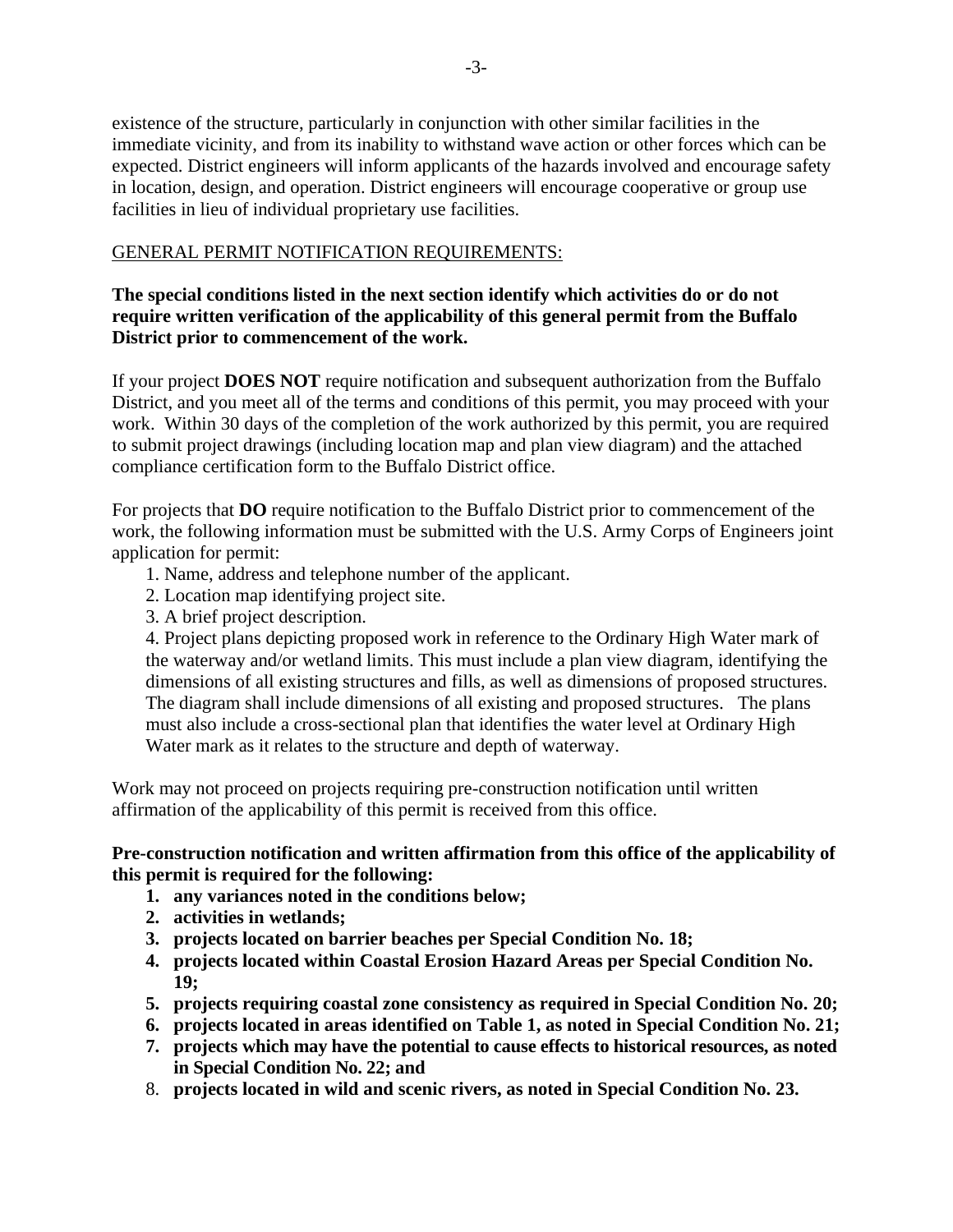#### GENERAL CONDITIONS:

1. The installation of the permitted structure authorized under this regional permit must be completed prior to the expiration date noted on the first page of this authorization. In the event that the affirmation date is less than twelve months prior to the expiration date, the regional permit will remain valid for a period of twelve months from the affirmation date. In no case shall authorization exceed twelve months beyond the expiration date.

2. You must maintain the structure authorized by this permit in good condition and in conformance with the terms and conditions of this permit in perpetuity. You are not relieved of this requirement if you abandon the permitted structure, unless you make a good faith transfer to a third party in accordance with requirements noted below. Should you wish to cease to maintain the authorized structure or should you desire to abandon it without a good faith transfer, you may be required to remove the structure(s) and restore the site to its original pre-project conditions.

3. If you discover any previously unknown historic or archaeological remains while accomplishing the activity authorized by this permit, you must immediately notify this office of what you have found. We will initiate the Federal and State coordination required to determine if the remains warrant a recovery effort or if the site is eligible for listing in the National Register of Historic Places.

4. You must allow representatives from this office to inspect the authorized activity at any time deemed necessary to ensure that it is being or has been accomplished in accordance with the terms and conditions of your permit.

5. The permittee understands and agrees that, if future operations by the United States require the removal, relocation, or other alteration, of the structure herein authorized, or if, in the opinion of the Secretary of the Army or his authorized representative, said structure shall cause unreasonable obstruction to the free navigation of the navigable waters, the permittee will be required, upon due notice from the Corps of Engineers, to remove, relocate, or alter the structural work or obstructions caused thereby, without expense to the United States. No claim shall be made against the United States on account of any such removal or alteration.

6. This office reserves the right to use this regional permit in combination with any existing or future nationwide, regional or individual permit or any letter of permission issued by this office.

7. All work will be completed in accordance with appropriate best management practices, to include, but not limited to, off site washing of equipment to be used in waters prior to commencement of authorized work, with measures in place to ensure that wash water is not directly released into waters of the US, as well as ensuring that all construction debris is disposed of in such a way as to preclude entry into waters of the US.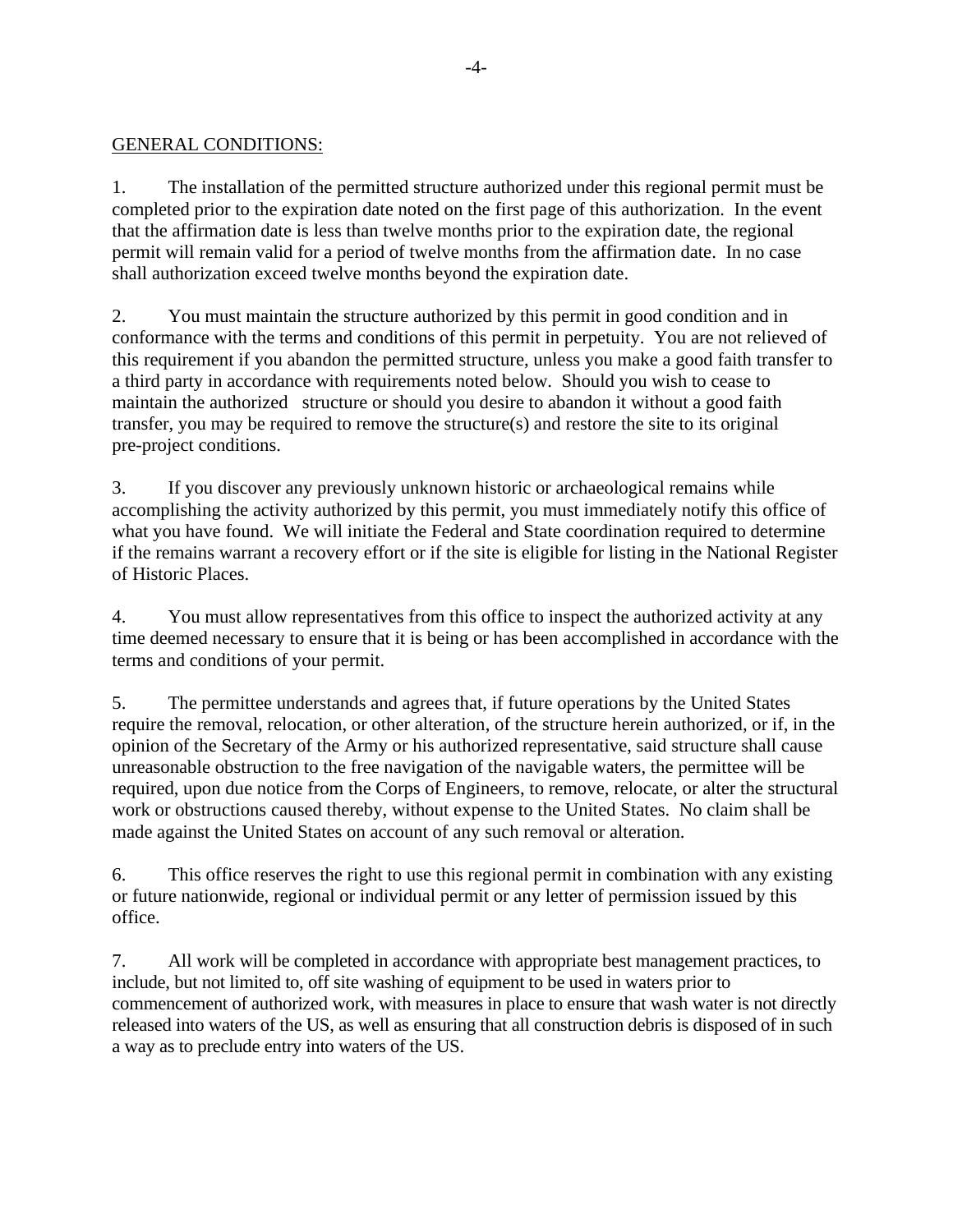#### SPECIAL CONDITIONS:

1. The authorized structure must not interfere with the public's right to free navigation on all navigable waters of the United States (see 33 CFR 322.5(d)).

2. All structures authorized by this permit must be set back a minimum of 10 feet from the common boundary line of adjoining properties that are under separate ownership. The setback is measured at the point where the common boundary terminates at the Ordinary High Water (OHW) shoreline (i.e., the common boundary line does not extend waterward of OHW). A variance in this distance may be granted where there are natural limiting features or limited shoreline available and coordination with adjacent property owner(s) has occurred. All variances must be approved by this office on a case by case basis. Note that the dispute over property ownership will not be a factor in the Corps public interest decision (see 33 CFR 320.4(g)).

3. Structures authorized by this permit shall not extend waterward more than 100 feet from the OHW shoreline or 20 percent of the waterway width, whichever is less. The waterway width is measured from the Ordinary High Water shoreline perpendicular to the centerline of the waterway. A variance in the maximum offshore distance of a structure may be granted in cases where exceptions would be reasonable due to the shoreline configuration, or for structures crossing shoals, wetlands or other special aquatic sites. All variances must be approved by this office on a case by case basis.

4. Configuration of dock(s) may vary in plan (i.e. straight, T, U, or L shaped, etc.) provided the total length of all segments and separate structures does not exceed 150 feet and the surface area of the dock(s), including finger piers, deck, platform, etc. does not exceed 1200 square feet from the Ordinary High Water mark.

5. Docks parallel to and along the shoreline (within 20 feet of the shoreline) are not permitted by this Regional Permit, unless a variance is granted. All variances must be approved by this office on a case by case basis. A variance may be granted in cases where exceptions would be reasonable, such as but not limited to topography of the shoreline, or navigational reasons. The dock(s) shall not exceed 8 feet in width.

6. Multiple docks, extensions to existing docks, and/or docks with a deck or platform may be constructed provided the proposed and all existing structures, if any, are within the size limitations specified in this permit, for each property. See Special Condition No. 19 for additional requirements on multiple docks and/or docks with deck located in the Coastal Zone Management area.

7. A deck is allowed in the middle or at the waterward terminus of the structure provided the surface area of the deck does not exceed 240 square feet. A variance to this condition (i.e., shoreline deck) may be granted in cases where exceptions would be reasonable due to the topography of the shoreline, or for navigational reasons. All variances must be approved by this office on a case by case basis. Only one deck per property is authorized by this permit. See Special Condition No. 19 for additional requirements on decks located in the Coastal Zone Management area. Note: For the purposes of this Regional Permit, a deck is any portion of the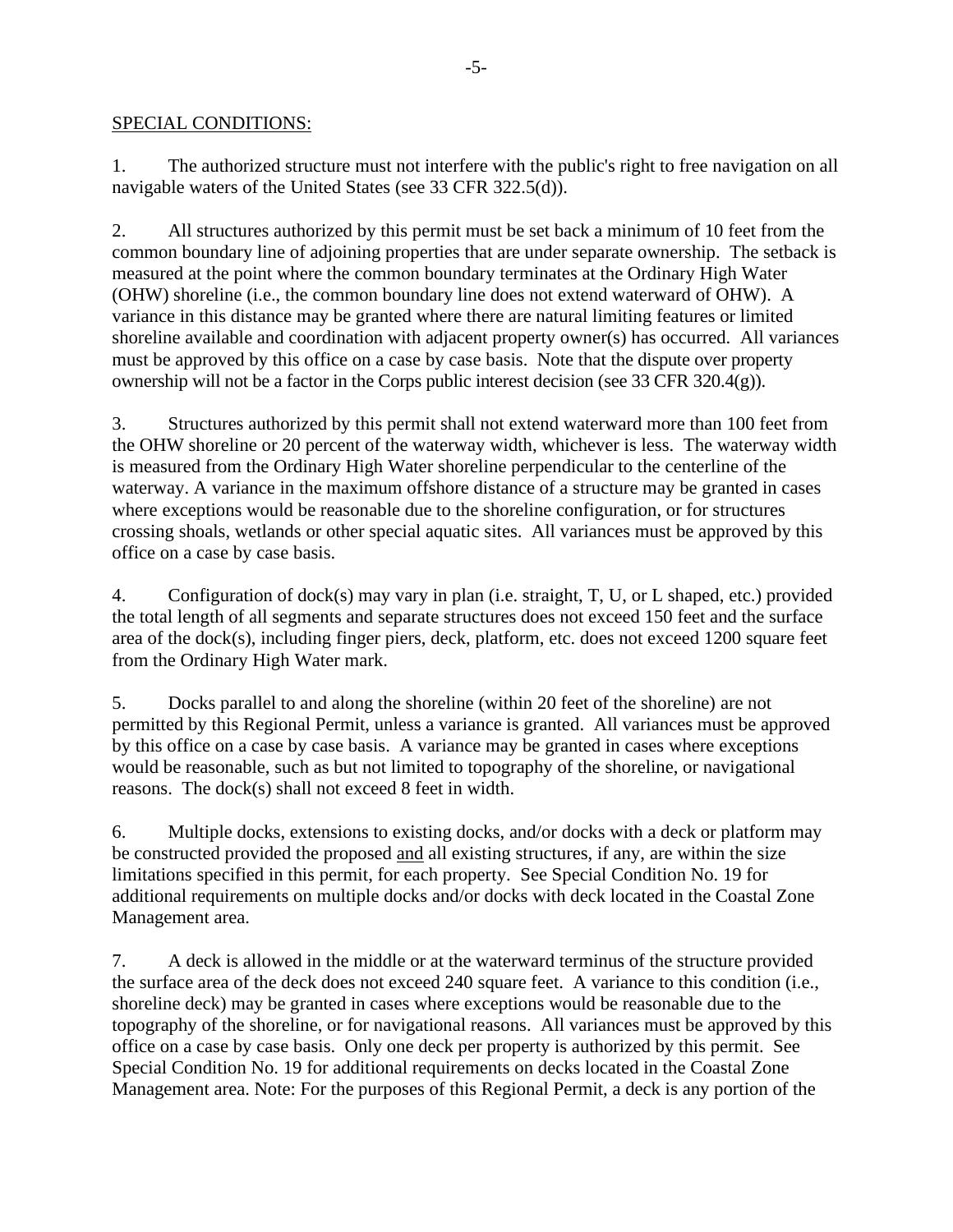dock that exceeds 8 feet in width. The size of a deck and/or dock would include any step downs from the dock/deck.

8. The top of open pile docks must be a minimum of one foot above the Ordinary High Water elevation.

9. Side staving, if used, shall not extend lower than one half of the distance between the Ordinary High and Low Water levels.

10. Only one swim platform per property owner is authorized by this permit. The surface area of a swim platform shall not exceed 200 square feet, and shall not be connected to other structures. The swim platform must be a free-floating structure. Small anchors to moor the floating swim platform are authorized by this Regional Permit.

11. Only one marine railway per property owner is authorized by this permit.

12. The total surface area of all boat and jet ski hoist(s) and covered boat slips, shall not exceed 900 square feet.

13. Mooring buoys: Private and commercial mooring buoys may be installed under this Regional Permit. Mooring buoys must be tagged with the name and the address of the owner. The placement of buoys must not hinder navigation, create unsafe conditions to the public, or hinder safe access to and from a person's property. Buoys must be placed so that each moored vessel will avoid contact or interference with any other moored vessel or structure.

14. Structures authorized by this permit may cross wetlands or other special aquatic sites, but the crossing must not exceed four feet in width and shall be a minimum of four feet above the Ordinary High Water elevation. **Pre-construction notification** and written affirmation from this office of the applicability of this permit is required for all activities in wetlands. Any proposal that would result in fragmentation of the contiguous wetlands or essentially overcrowd the wetland with docks and related human activity so as to adversely impact the functions and values of the wetland will not be authorized by this regional permit.

15. The total surface area of all observation platform(s) located in wetlands or other special aquatic sites shall not exceed 900 square feet. The authorization of observation platform(s) located in wetlands or other special aquatic sites must be for interpretive or educational purposes. Access to observation platforms may cross wetlands or other special aquatic sites, but the crossing must not exceed four feet in width and shall be a minimum of four feet above the Ordinary High Water elevation. **Pre-construction notification** and written affirmation from this office of the applicability of this permit is required for activities in wetlands.

16. [Use](file://///155.79.77.220/ds1/Departments/Reg/Correspondence/New%20York/Documents%20and%20Settings/h5tdrjml/Local%20Settings/Temporary%20Internet%20Files/Content.Outlook/UQI7UNXO/Use) of creosote treated wood under this permit is prohibited in New York State. All treated wood must be aged in the open air for at least three months prior to in-water use. Wood must be clean and free of surface deposits. Timber with surface deposits must be washed for at least five minutes under running water prior to use. Any wood debris, such as sawdust or wash water, must not enter any water body including wetlands. This washing must occur more than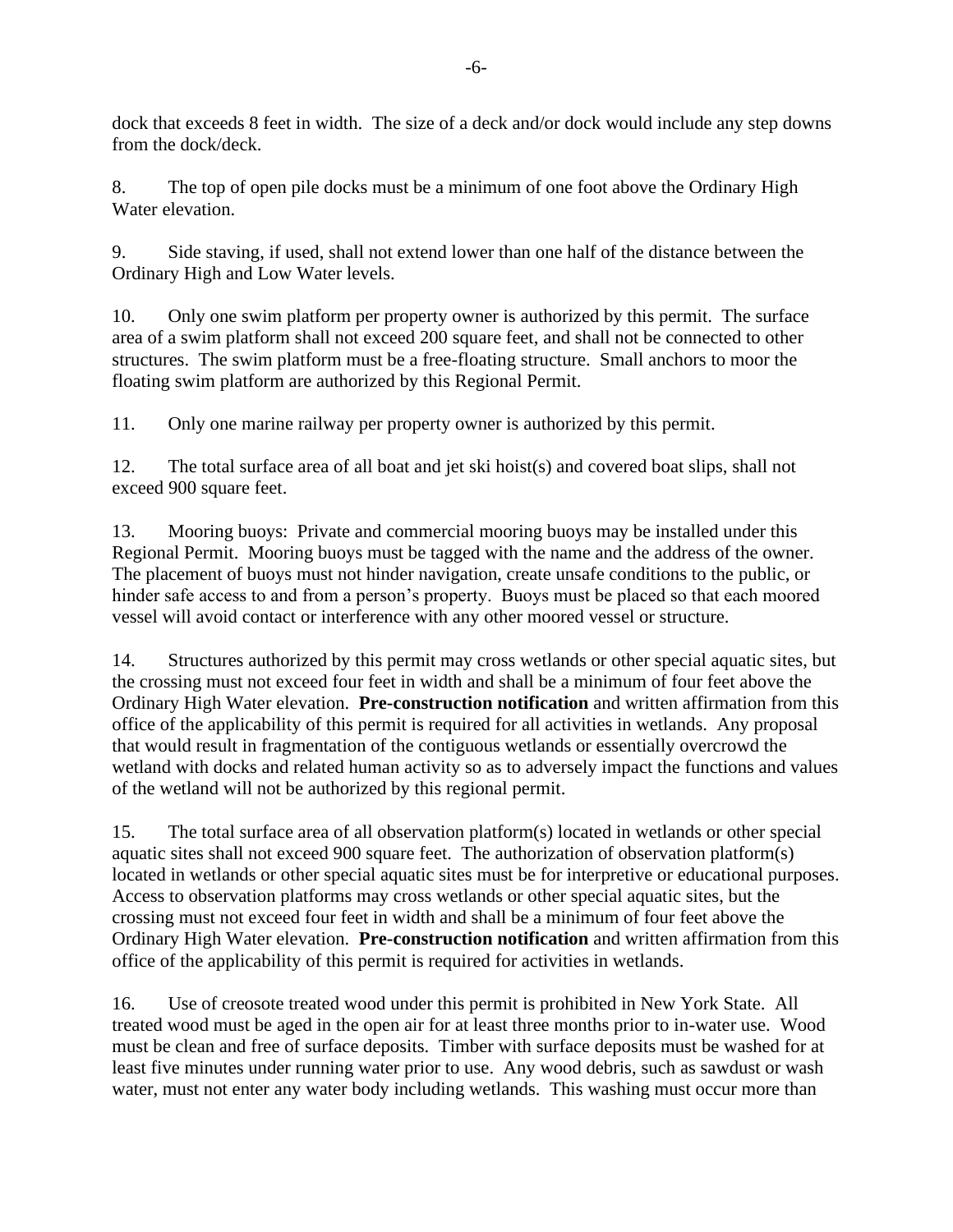100 feet from a wetland or waterbody. All treated wood debris must be disposed of at a proper disposal facility. For more information, contact the applicable New York State Department of Environmental Conservation regional office and U.S. Environmental Protection Agency regional office.

17. All in-water work shall be restricted to dates that will preclude the adverse impacts to indigenous fish species. It is the applicant's responsibility to obtain these dates from the appropriate New York State Department of Environmental Conservation (NYSDEC) regional office and the NYS Department of State if applicable.

18. This permit does not authorize work on barrier beaches when it is determined by the District Engineer that the work would adversely impact a barrier beach. **Pre-construction notification** and written affirmation from this office of the applicability of this permit is required for any project that may adversely impact a barrier beach.

19. This permit does not authorize work in areas designated by New York State as erosion hazard areas, unless a permit is obtained under the New York Coastal Erosion Hazard Area Act (Article 34 of the Environmental Conservation Law). Permits are administered by either the New York State Department of Environmental Conservation (NYSDEC), municipality, or county. **Pre-construction notification** and written affirmation from this office of the applicability of this permit is required for any project within a NYS Coastal Erosion Hazard Area.

20. You must obtain an individual consistency concurrence from the New York State Department of State (NYSDOS) for proposed private recreational docks not accessory to a private residential upland use, all decks and/or multiple docks located within the entire Coastal Zone Management (CZM) area, for all activities requiring a variance under Special Conditions 2, 3, and 4, and for all activities and structures located in New York State Significant Coastal Fish and Wildlife Habitat areas and/or areas with approved Local Waterfront Revitalization Programs. Information regarding the NYS coastal area and NYS designated Significant Coastal Fish and Wildlife Habitats may be found at http://appext20.dos.ny.gov/coast\_map\_public/map.aspx. Preconstruction notification and written affirmation from this office of the applicability of this permit is required for any project requiring consistency from the NYSDOS. No work shall be started under this permit until the concurrence has been secured or the State has failed to act on the consistency certification within six months of the date your completed determination is received by NYSDOS and the certification is presumed. You must comply with all conditions of your individual coastal certification concurrence. See below AGENCY COORDINATION REQUIREMENTS for additional information.

21. Endangered Species: **Pre-construction notification** and written affirmation from this office of the applicability of this permit is required for activities located within areas identified on the attached list. For activities that are proposed to occur within these areas, the application must include a discussion of potential threatened and endangered species (T&E) habitat within the project site. Refer to the USFWS T&E website a[t http://www.fws.gov/northeast/nyfo/es/section7.htm](http://www.fws.gov/northeast/nyfo/es/section7.htm) for information on habitat requirements for listed species. If there is potential habitat for any federally listed species within the project site: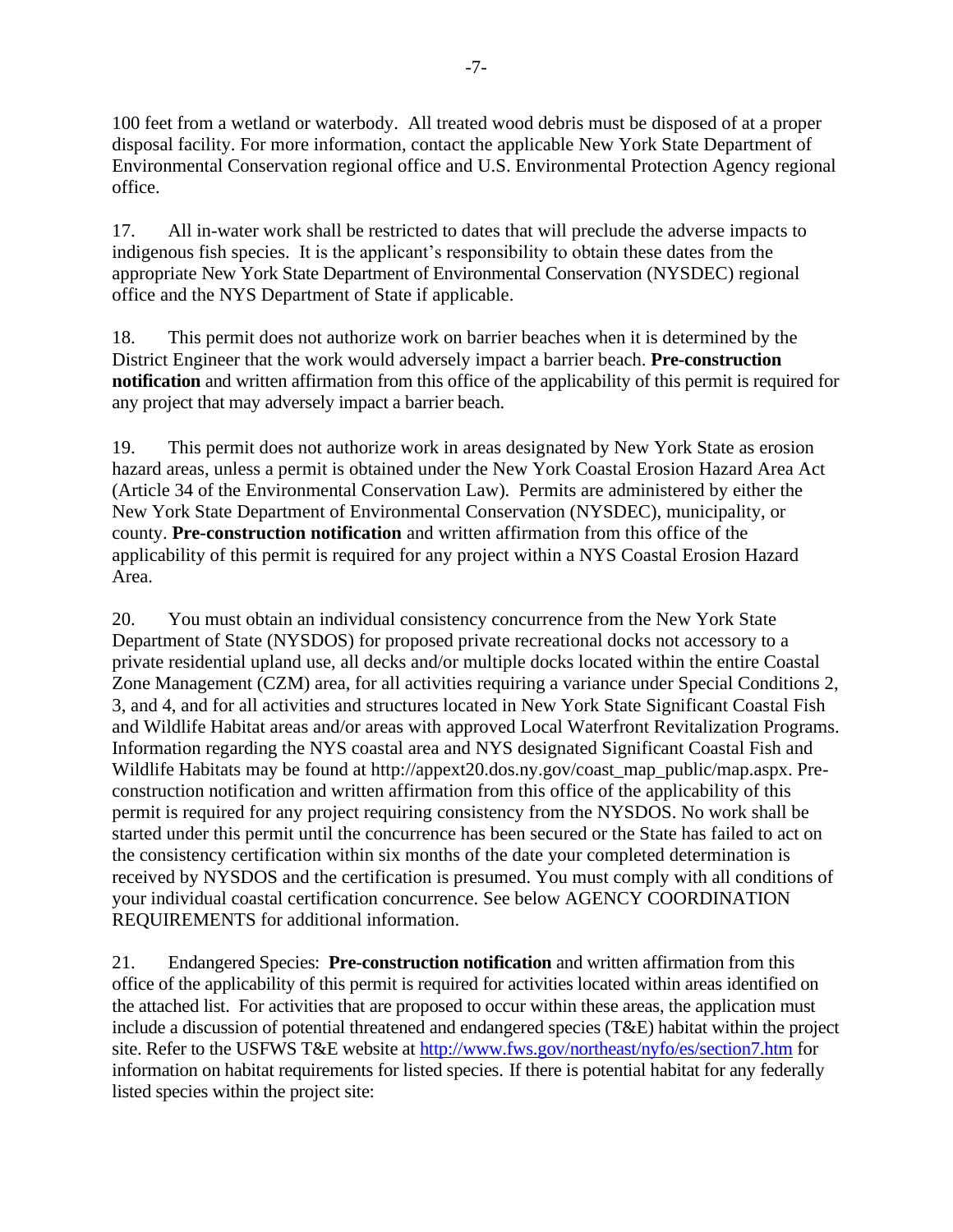- 1) send the results of any habitat surveys
- 2) include a detailed description of the proposed project, including approximate proposed project construction schedule and project activities (e.g., land clearing, utilities, stormwater management).
- 3) include a description of the natural characteristics of the property and surrounding area (e.g., forested areas, freshwater wetlands, open waters, and soils). Additionally, please include a description of surrounding land use (residential, agricultural, or commercial).
- 4) provide a description of the area to be impacted by the proposed project, including trees to be removed.
- 5) provide a description of conservation measures to avoid or minimize impacts to listed species.
- 6) provide photos of the site
- 7) if tree clearing will take place, provide a map outlining the tree removal area

**Applicants shall not commence work in these townships, waterways, or locations** under this permit until the requirements of the Endangered Species Act have been satisfied and the applicant receives written verification that the work may proceed. Note that as a result of consultation with the USFWS, the District Engineer may add species-specific conditions to the permit.

22. Cultural Resources: **Pre-construction notification (PCN)** and written affirmation from this office of the applicability of this permit is required for activities which may have the potential to cause effects to any historic properties listed, determined to be eligible for listing on, or potentially eligible for listing on the National Register of Historic Places, including previously unidentified properties. In order for the Buffalo District to determine if National Historic Preservation Act Section 106 consultation is required, all PCNs must include a written statement indicating if any properties listed or eligible for listing, in the National Register of Historic Places may be affected by the proposed project. A copy of any completed survey reports shall be provided with the PCN. If a survey has not been performed then the statement shall include a list of resources checked in the determination. Copies of any available correspondence from NYS Office of Parks, Recreation, and Historic Preservation (SHPO) regarding historic properties shall be provided with the PCN. Information regarding cultural resources may be found at: [http://parks.ny.gov/shpo.](http://parks.ny.gov/shpo/) Assistance regarding information on the location of or potential for the presence of historic resources can be sought from the State Historic Preservation Officer or Tribal Historic Preservation Officer (THPO), as appropriate, and the National Register of Historic Places (see 33 CFR 330.4(g)). Based on the information submitted and these efforts, the district engineer shall determine whether the proposed activity has the potential to cause an effect on the historic properties. Where the applicant has identified historic properties which the activity may have the potential to cause effects and so notified the Corps, the applicant shall not begin the activity until notified by the district engineer either that the activity has no potential to cause effects or that consultation under Section 106 of the NHPA has been completed. Prospective permittees should be aware that section 110k of the NHPA (16 U.S.C. 470h-2(k)) prevents the Corps from granting a permit or other assistance to an applicant who, with intent to avoid the requirements of Section 106 of the NHPA, has intentionally significantly adversely affected a historic property to which the permit would relate, or having legal power to prevent it,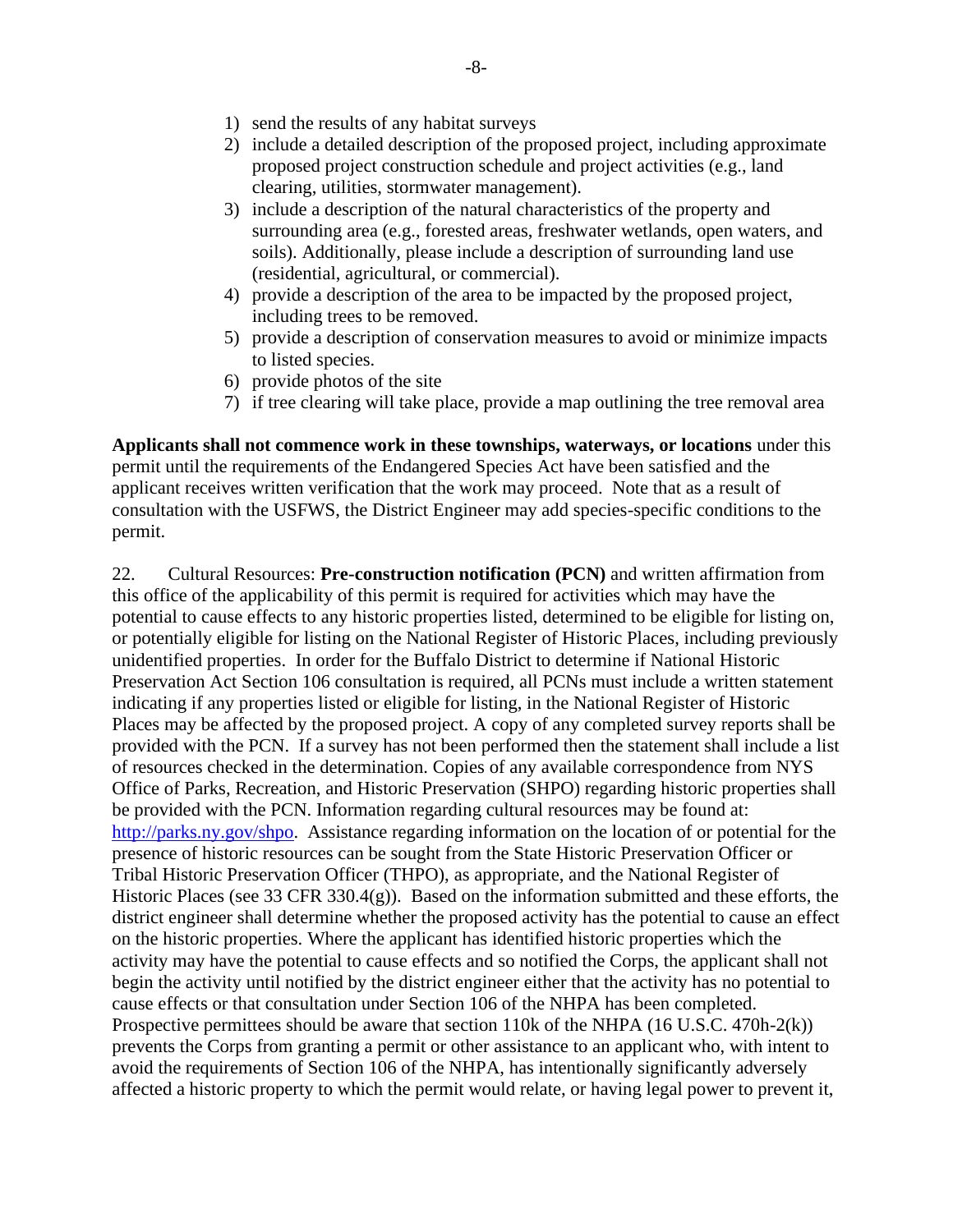allowed such significant adverse effect to occur, unless the Corps, after consultation with the Advisory Council on Historic Preservation (ACHP), determines that circumstances justify granting such assistance despite the adverse effect created or permitted by the applicant. If circumstances justify granting the assistance, the Corps is required to notify the ACHP and provide documentation specifying the circumstances, explaining the degree of damage to the integrity of any historic properties affected, and proposed mitigation. This documentation must include any views obtained from the applicant, SHPO/THPO, appropriate Indian tribes if the undertaking occurs on or affects historic properties on tribal lands or affects properties of interest to those tribes, and other parties known to have a legitimate interest in the impacts to the permitted activity on historic properties.

23. **Pre-construction notification** and written affirmation from this office of the applicability of this permit is required for all activities located within a component of the National Wild and Scenic Rivers (NWSR) System, or on rivers currently being studied at the direction of Congress as potential additions to the NWSR System, or rivers for which Wild and Scenic Rivers studies have been completed and forwarded to Congress and which Congress is still considering. The portion of the Genesee River located within Letchworth Gorge State Park, beginning at the southern boundary of the park and extending downstream to the Mt. Morris Dam, was designated by Congress as a permanent Study River in the Genesee River Protection Act of 1989. No activity may occur within a NWSR, including Study Rivers, unless the National Park Service (NPS) has determined in writing that the proposed work will not adversely affect the NWSR designation or study status. In addition, **Pre-construction notification** and written affirmation from this office of the applicability of this permit is required for all activities located within areas listed in the Nationwide Rivers Inventory (list is available at: [http://www.nps.gov/ncrc/programs/rtca/nri/states/ny.html\)](http://www.nps.gov/ncrc/programs/rtca/nri/states/ny.html). Activities located in the above areas will be evaluated on a case by case basis, which will include coordination with the National Park Service.

## AGENCY COORDINATION REQUIREMENTS:

1. You must furnish the New York State Department of State (NYS DOS) with a completed permit application, a signed copy of the Federal Consistency Assessment Form (FCAF) and policy analysis (available at:

http://www.dos.ny.gov/opd/programs/pdfs/Consistency/FCAF\_fillable.pdf), project drawings, recent color photographs, and all supporting information as described in D.2 of the FCAF for the following activities:

a) for all private recreational docks not accessory to a private residential upland use in the entire Coastal Zone Management area;

b) for all decks located in the entire Coastal Zone Management (CZM) area;

c) for multiple docks on one property located in the entire Coastal Zone Management (CZM) area;

d) for all activities and structures located in New York State Significant Coastal Fish & Wildlife Habitat Areas;

e) for all activities and structures located within approved Local Waterfront Revitalization Programs;

f) and for all activities requiring a variance under Special Conditions 2, 3, and 4.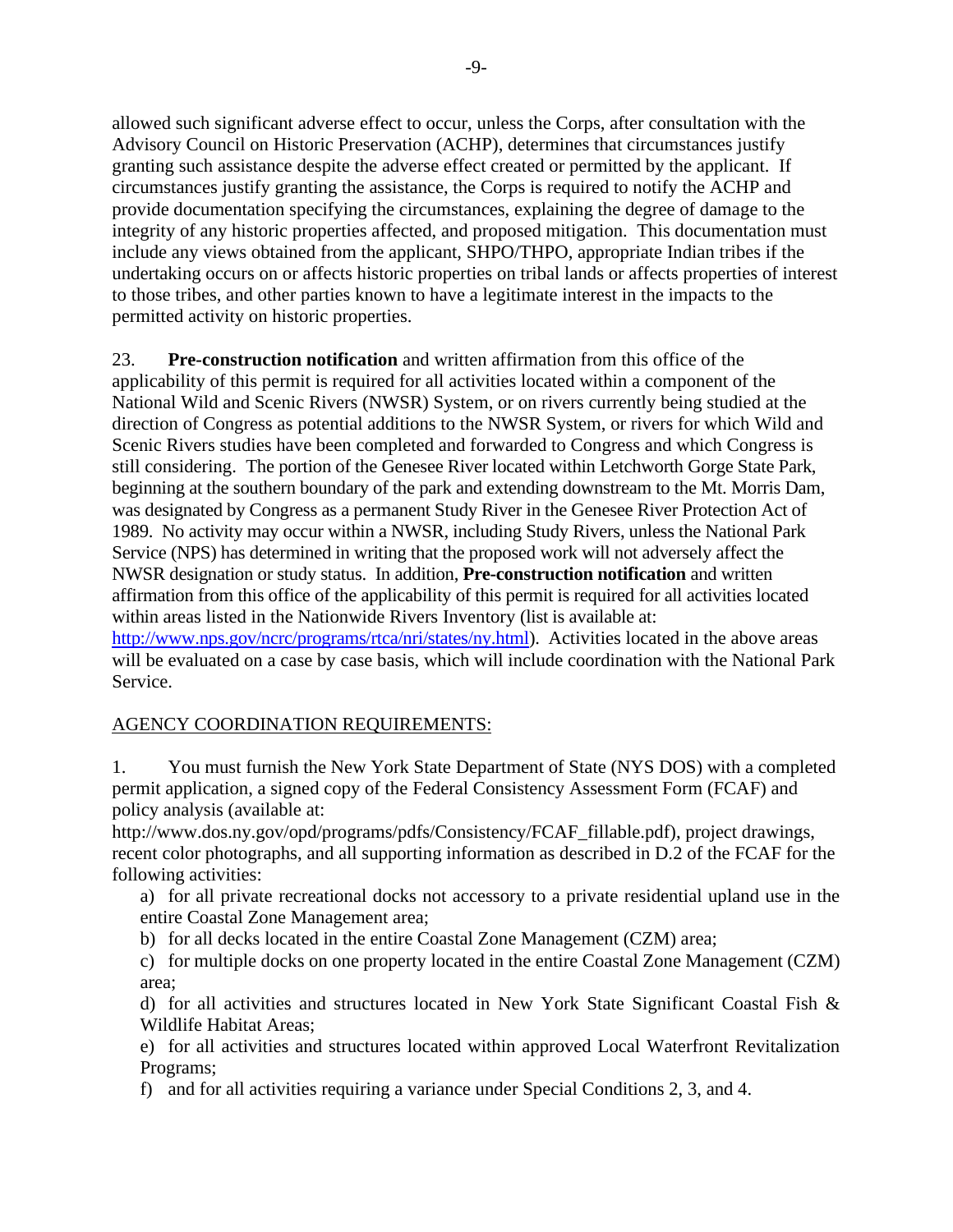In addition, you must furnish the District Engineer, Buffalo District, with a copy of the CZM certification concurrence letter or a dated copy of the Federal Consistency Assessment Form that you provided to the NYSDOS. Consistency statements and all of the above mentioned information should be forwarded to:

NYS Department of State Office of Planning and Development Consistency Review Unit One Commerce Plaza 99 Washington Ave. Albany, NY 12231-0001 Telephone (518) 474-6000

Electronic submissions can be made by e-mailing all of the above mentioned information to NYS DOS at: [CR@dos.state.ny.us.](mailto:CR@dos.state.ny.us)

2. All mooring buoys must be approved by the Ninth Coast Guard District. In addition, prior to or immediately following construction of the dock(s) authorized by this permit you shall contact the U.S. Coast Guard to determine if any safety lights or signals are required. If directed by the U.S. Coast Guard, you shall install and maintain these devices at your expense. Information concerning the approval process may be obtained by calling (216) 902-6074 or by writing to:

Commander (OAN) Ninth Coast Guard District ATTN: Private Aids to Navigation 1240 East Ninth Street Cleveland, Ohio 44199-2060

## EXCLUSIONS:

This permit does not apply to:

1. Any freshwater wetland as defined in Department of the Army permit regulations at Title 33 of the Code of Federal Regulations, Parts 320 et. seq., or other special aquatic sites as defined in the U.S. Environmental Protection Agency Guidelines for Specification of Disposal Sites for Dredged or Fill Material at Title 40 of the Code of Federal Regulations, Part 230, except for structures described in Special Conditions 13 and 14 of this permit.

2. Cases where the District Engineer determines that the activity may affect properties listed, or eligible for listing, in the National Register of Historic Places, the activity is not authorized, until the requirements of Section 106 of the National Historic Preservation Act (NHPA) have been satisfied.

3. Any other areas named in Acts of Congress or Presidential Proclamations as National Wilderness Areas, National Recreational Areas, Lakeshores, Parks, Monuments and such areas as may be established under Federal Law for similar and related purposes, such as estuaries and marine sanctuaries, except where specifically authorized by this regional permit.

4. Structures which may jeopardize the continued existence of species listed as endangered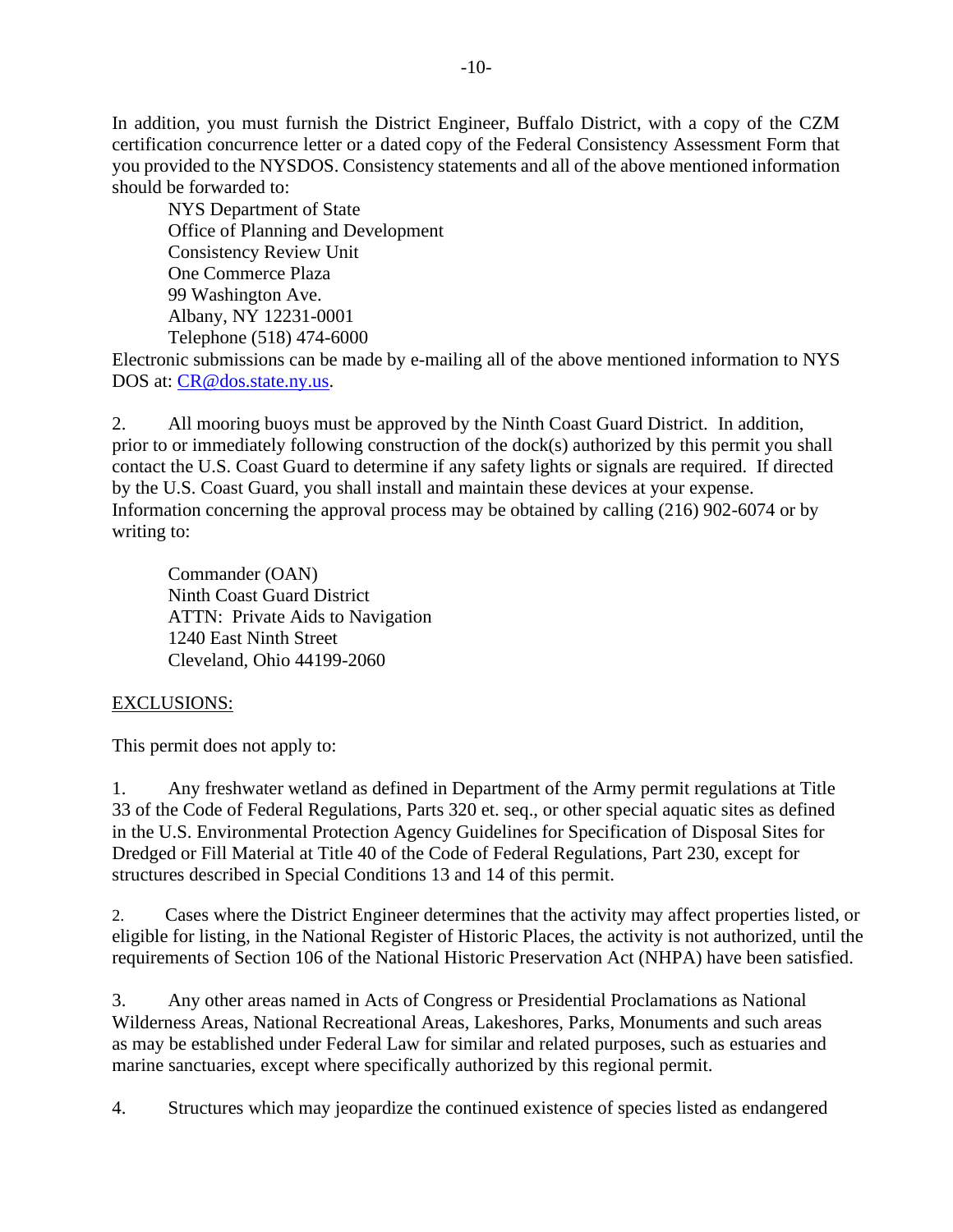or threatened under the Endangered Species Act (ESA) of 1973, as amended, or result in the likelihood of the destruction or adverse modification of a habitat which is determined by the Secretary of the Interior, as appropriate, to be a critical habitat under the Endangered Species Act of 1973, as amended. No activity is authorized under this Regional Permit which is likely to jeopardize the continued existence of a threatened or endangered species or a species proposed for such designation, as identified under the Federal Endangered Species Act, or which will destroy or adversely modify the Critical Habitat of such species. Authorization of an activity by this Regional Permit does not authorize the 'take' of a threatened or endangered species as defined under the ESA. In absence of separate authorization (E.G., an ESA Section 10 Permit, a Biological Opinion with 'incidental take' provisions, etc.) from the U.S. Fish and Wildlife Service, both lethal and non-lethal 'takes' of protected species are in violation of the ESA.

5. This permit does not authorize the placement of enclosed buildings, boathouses, fuel storage tanks, sinks, toilets, showers, fuel dispensing or sanitary pump out facilities waterward of the Ordinary High Water shoreline.

## LIMITS OF THIS AUTHORIZATION:

1. The granting of this permit does not obviate the need to obtain, nor does it supersede, other Federal, State or local authorizations as required by law. Specifically, a permit pursuant to the Environmental Conservation Law Articles 15, 24 or 34 may be required from the New York State Department of Environmental Conservation.

2. Issuance of this permit does not grant you any property rights or exclusive privileges, nor does it authorize any access or injury to the property or rights of others.

3. This permit does not authorize interference with any existing or proposed Federal project, nor does it convey any authority to interfere with the right of the public to free navigation on all navigable waters of the United States.

LIMITS OF FEDERAL LIABILITY: In issuing this permit, the Federal Government does not assume any liability for the following:

1. Damages to the permitted project or uses thereof as a result of other permitted or unpermitted activities or from natural causes.

2. Damages to the permitted project or uses thereof as a result of current or future activities undertaken by or on behalf of the United States in the public interest.

3. Damages to persons, property, or to other permitted or unpermitted activities or structures caused by the activity authorized by this permit.

4. Design or construction deficiencies associated with the permitted work.

5. Damages associated with any future modification, suspension, or revocation of this permit.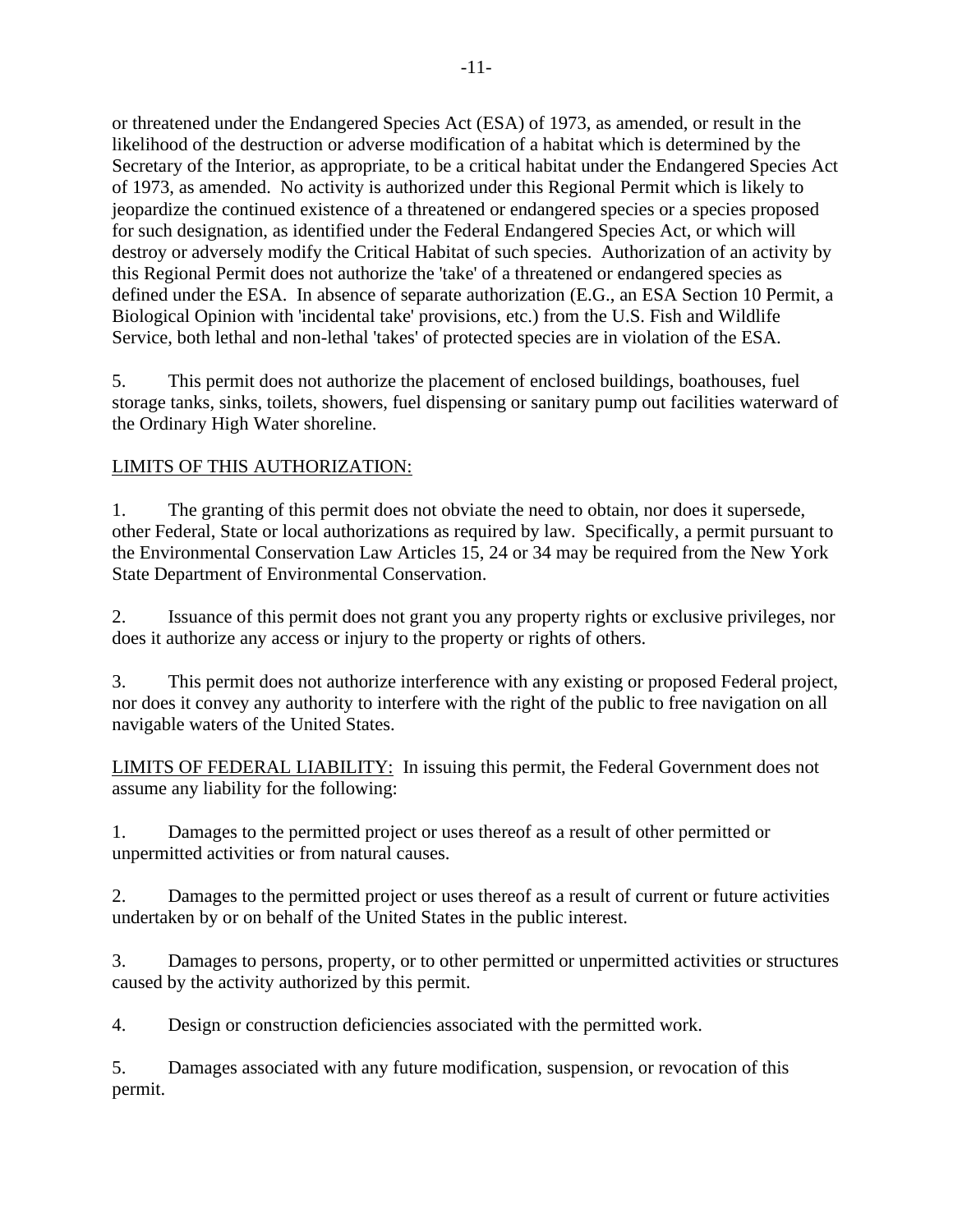RELIANCE ON APPLICANT'S DATA: The determination of this office that issuance of this permit is not contrary to the public interest was made in reliance on the information you provided.

RE-EVALUATION OF THE DECISION TO GRANT A REGIONAL PERMIT: This office may re-evaluate its decision on this permit at any time circumstances warrant. Circumstances that could require a re-evaluation include, but are not limited to, the following:

1. You fail to comply with the terms and conditions of this permit.

2. The information provided by you in support of your application proves to have been false, incomplete, or inaccurate.

3. Significant and relevant information surfaces which this office did not have the opportunity to consider in reaching the original public interest decision.

Such a re-evaluation may result in a determination that it is appropriate to use the suspension, modification, and revocation procedures contained in Title 33 of the Code of Federal Regulations Part 325.7 or enforcement procedures such as those contained in Title 33 of the Code of Federal Regulations Parts 326.4 and 326.5. The referenced enforcement procedures provide for the issuance of an administrative order requiring you to comply with the terms and conditions of your permit and for the initiation of legal action where appropriate. You will be required to pay for any corrective measures ordered by this office, and if you fail to comply with such directive, this office may, in certain situations (such as those specified in Title 33 of the Code of Federal Regulations Part 209.170) accomplish the corrective measures by contract or otherwise and bill you for the cost.

BY AUTHORITY OF THE SECRETARY OF THE ARMY:

\_\_\_\_\_\_\_\_\_\_\_\_\_\_\_\_\_\_\_\_\_\_\_\_\_\_\_\_\_\_\_\_\_\_ District Commander

Date

\_\_\_\_\_\_\_\_\_\_\_\_\_\_\_\_\_\_\_\_\_\_\_\_\_\_\_\_\_\_\_\_\_\_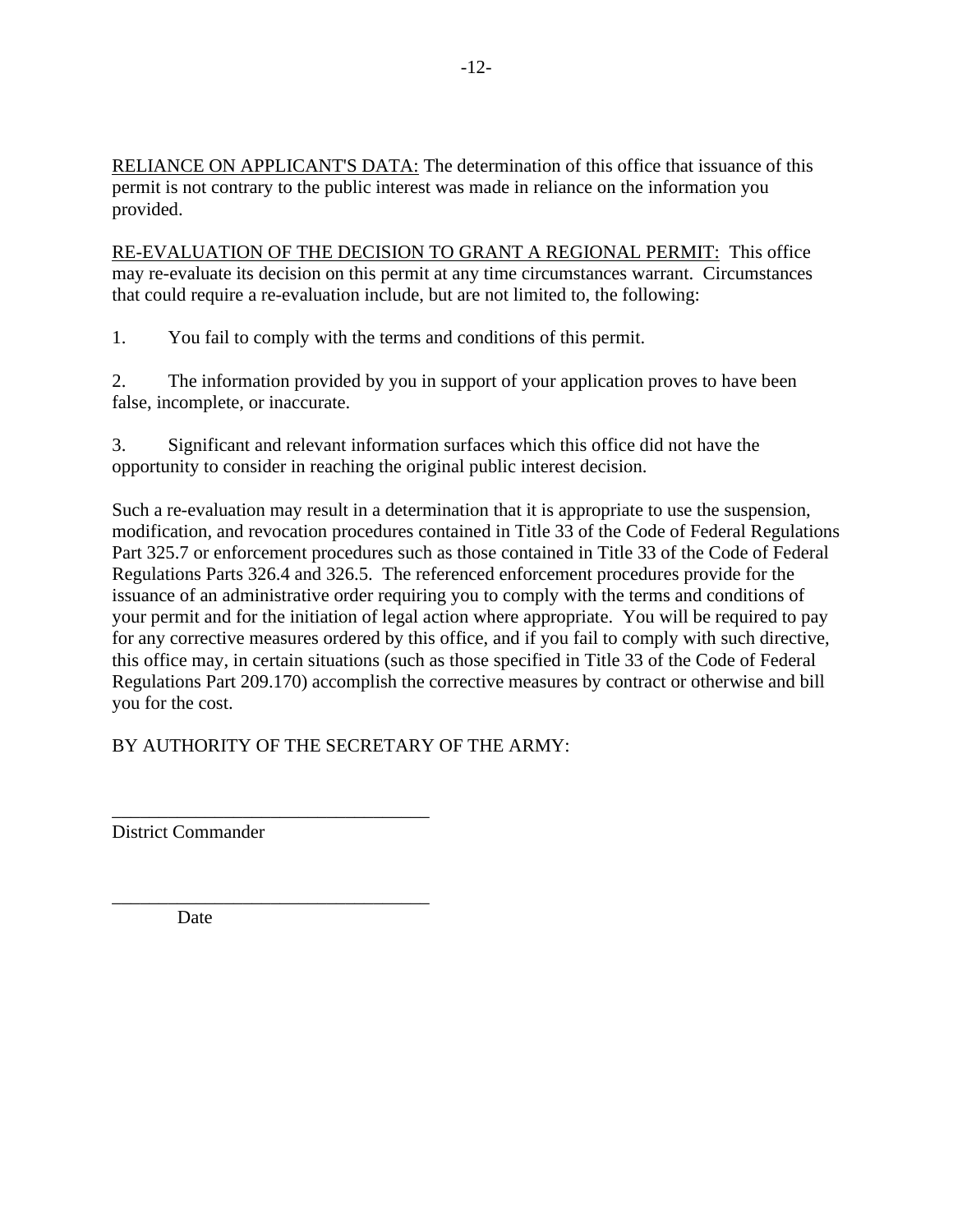When the property associated with the work authorized by this permit is sold or transferred, the terms and conditions of this permit will continue to be binding on the new owner(s) of the property. To validate the transfer of this permit and the liabilities associated with compliance with its terms and conditions, you must obtain the signature of the new owner in the space provided and forward a copy of the permit to this office to validate the transfer of this authorization.

Transferee

\_\_\_\_\_\_\_\_\_\_\_\_\_\_\_\_\_\_\_\_\_\_\_\_\_\_\_\_\_\_\_\_\_\_

\_\_\_\_\_\_\_\_\_\_\_\_\_\_\_\_\_\_\_\_\_\_\_\_\_\_\_\_\_\_\_\_\_\_

Date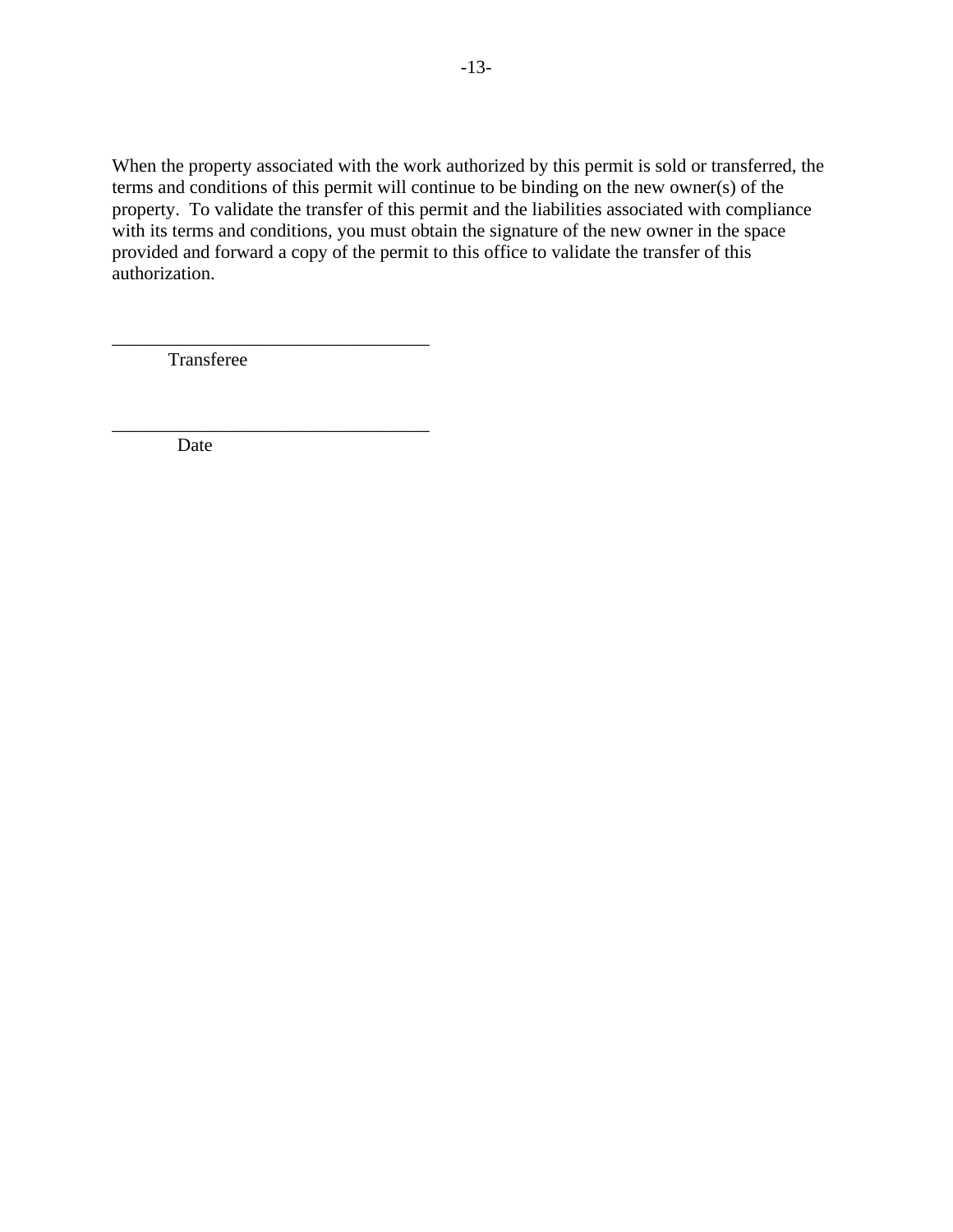**Table 1. Known and potential locations of federally listed threatened and endangered species that may be affected by Regional Permits within the U.S. Army Corp of Engineers, Buffalo District. (May 2020)**

| <b>County</b> | Projects that will require agency submittal                                                                                               | <b>Species</b>                                                               |
|---------------|-------------------------------------------------------------------------------------------------------------------------------------------|------------------------------------------------------------------------------|
| Allegany      | Projects that impact streams or stream banks within Allegheny River                                                                       | Rayed bean (Endangered),                                                     |
|               | or its tributaries (e.g., Olean, Oil, Ischua, Conewango, Cassadaga                                                                        | Clubshell (Endangered),                                                      |
|               | Creek basins) and in the French Creek (Ohio River basin).                                                                                 | Northern Riffleshell (Endangered)                                            |
|               | Projects with proposed tree removal.                                                                                                      | Northern long-eared bat (Threatened)                                         |
| <b>Broome</b> | Projects with proposed tree removal.                                                                                                      | Northern long-eared bat (Threatened)                                         |
|               |                                                                                                                                           |                                                                              |
|               | West Branch Delaware River                                                                                                                | Dwarf wedgemussel (Endangered)                                               |
| Cattaraugus   | Projects that impact streams or stream banks within Allegheny River<br>or its tributaries (e.g., Olean, Oil, Ischua, Conewango, Cassadaga | Clubshell (Endangered),<br>Rayed bean (Endangered),                          |
|               | Creek basins), and in the French Creek (Ohio River basin).                                                                                | Northern riffleshell (Endangered)                                            |
|               |                                                                                                                                           |                                                                              |
|               | Projects with proposed tree removal.                                                                                                      | Northern long-eared bat (Threatened)                                         |
| Cayuga        | Projects with elevations <1,000 feet and within 300 feet of emergent                                                                      | Bog turtle (Threatened)                                                      |
|               | and scrub/shrub wetlands with shallow spring-fed fens, sphagnum                                                                           |                                                                              |
|               | bogs, swamps, marshy meadows, and wet pastures.                                                                                           |                                                                              |
|               | Projects that impact streams or stream banks in the Town of Victory.                                                                      |                                                                              |
|               |                                                                                                                                           |                                                                              |
|               | Projects with proposed tree removal.                                                                                                      | Indiana bat (Endangered),<br>Northern long-eared bat (Threatened)            |
| Chautauqua    | Projects that impact streams or stream banks within Allegheny River                                                                       | Clubshell (Endangered),                                                      |
|               | or its tributaries (e.g. Cassadaga, Conewango, French Creek basins).                                                                      | Rayed bean (Endangered),                                                     |
|               |                                                                                                                                           | Northern Riffleshell (Endangered)                                            |
|               |                                                                                                                                           |                                                                              |
|               | Projects with proposed tree removal.                                                                                                      | Northern long-eared bat (Threatened)                                         |
| Chemung       | Projects with proposed tree removal.                                                                                                      | Northern long-eared bat (Threatened)                                         |
| Chenango      | No species listed                                                                                                                         |                                                                              |
|               |                                                                                                                                           |                                                                              |
| Cortland      | Projects with proposed tree removal.                                                                                                      | Northern long-eared bat (Threatened)                                         |
|               |                                                                                                                                           |                                                                              |
| Erie          | Projects with proposed tree removal.                                                                                                      | Northern long-eared bat (Threatened)                                         |
| Genesee       | Projects with elevations <1,000 feet and within 300 feet of emergent                                                                      | Eastern massasauga (Threatened),                                             |
|               | and scrub/shrub wetlands with shallow spring-fed fens, sphagnum                                                                           | Houghton's goldenrod (Threatened)                                            |
|               | bogs, swamps, marshy meadows, and wet pastures.                                                                                           |                                                                              |
|               |                                                                                                                                           |                                                                              |
| Herkimer      | Projects with proposed tree removal.<br>Projects with proposed tree removal.                                                              | Northern long-eared bat (Threatened)<br>Northern long-eared bat (Threatened) |
|               |                                                                                                                                           |                                                                              |
| Jefferson     | Projects within 1,640 feet of Lake Ontario in the Towns of Henderson                                                                      | Great Lakes piping plover                                                    |
|               | and Ellisburg.                                                                                                                            | (Endangered) and piping plover                                               |
|               |                                                                                                                                           | critical habitat                                                             |
|               |                                                                                                                                           |                                                                              |
|               | Projects with proposed tree removal.                                                                                                      | Indiana bat (Endangered),<br>Northern long-eared bat (Threatened)            |
| Lewis         | Projects with proposed tree removal.                                                                                                      | Indiana bat (Endangered),                                                    |
|               |                                                                                                                                           | Northern long-eared bat (Threatened)                                         |
| Livingston    | Projects with proposed tree removal.                                                                                                      | Northern long-eared bat (Threatened)                                         |
|               |                                                                                                                                           |                                                                              |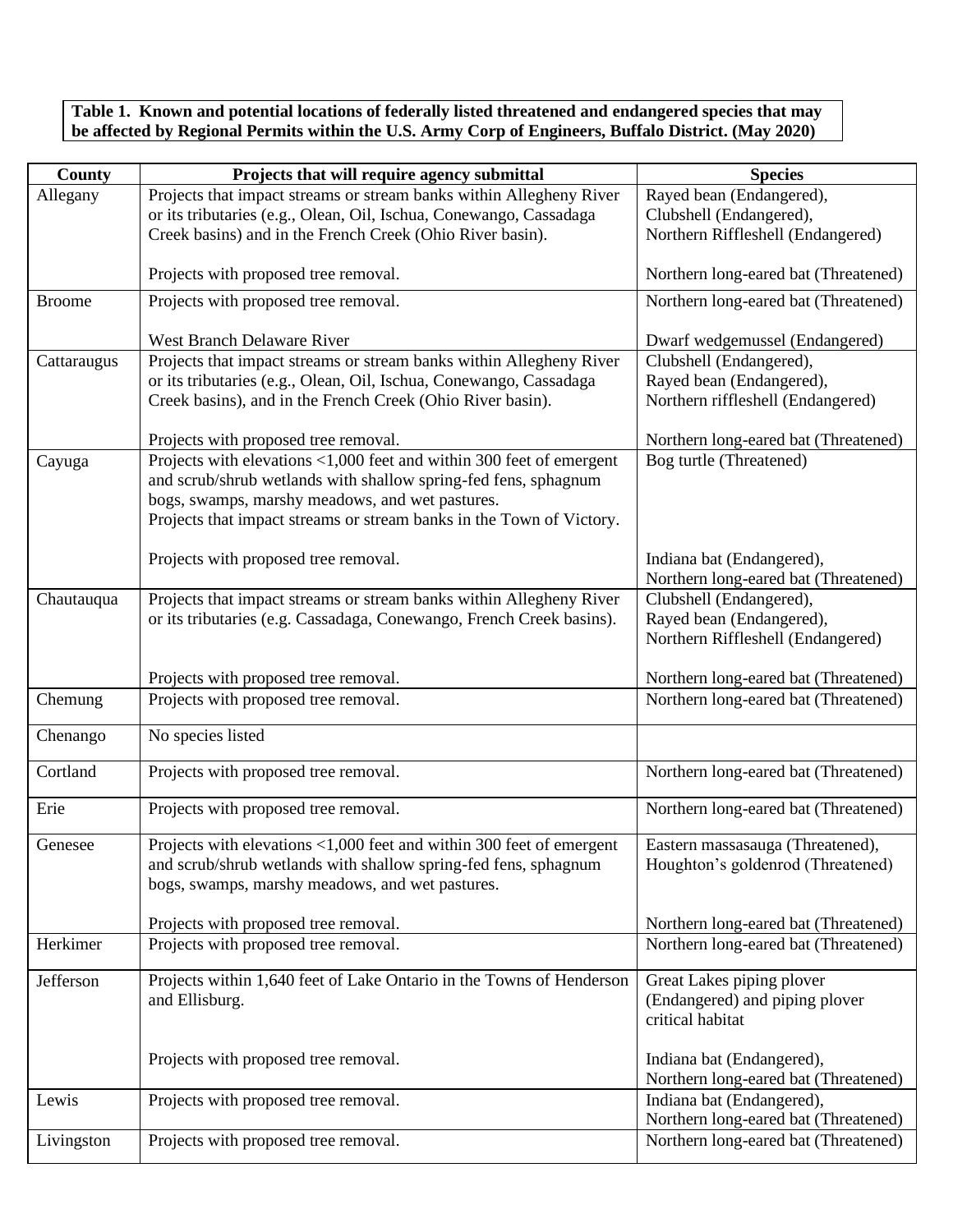| Madison  | Projects that may impact Chittenango Creek or Chittenango Falls<br>State Park.                                                                                                                                                                                                 | Chittenango ovate amber snail<br>(Threatened)                     |
|----------|--------------------------------------------------------------------------------------------------------------------------------------------------------------------------------------------------------------------------------------------------------------------------------|-------------------------------------------------------------------|
|          | Projects that propose tree removal.                                                                                                                                                                                                                                            | Indiana bats (Endangered)                                         |
|          | Projects within outcrops of dolomitic limestone, gorges, and in cool<br>limestone sinkholes in mature hardwood forests.                                                                                                                                                        | American hart's tongue fern<br>(Threatened)                       |
| Monroe   | No species listed                                                                                                                                                                                                                                                              |                                                                   |
| Niagara  | Projects with proposed tree removal.                                                                                                                                                                                                                                           | Northern long-eared bat (Threatened)                              |
|          | Projects within outcrops of dolomitic limestone, gorges, and in cool<br>limestone sinkholes in mature hardwood forests.                                                                                                                                                        | American hart's-tongue fern<br>(Threatened)                       |
| Oneida   | Projects with elevations <1,000 feet and within 300 feet of emergent<br>and scrub/shrub wetlands with shallow spring-fed fens, sphagnum<br>bogs, swamps, marshy meadows, and wet pastures.<br>Projects that impact streams or stream banks in Towns of Camden<br>and Florence. | Bog turtle (Threatened)                                           |
|          | Projects within outcrops of dolomitic limestone, gorges, and in cool<br>limestone sinkholes in mature hardwood forests.                                                                                                                                                        | American hart's-tongue fern<br>(Threatened)                       |
| Onondaga | Projects with elevations <1,000 feet and within 300 feet of emergent<br>and scrub/shrub wetlands with shallow spring-fed fens, sphagnum<br>bogs, swamps, marshy meadows, and wet pastures.                                                                                     | Eastern massasauga (Threatened)                                   |
|          | Projects with proposed tree removal.                                                                                                                                                                                                                                           | Indiana bat (Endangered), Northern<br>Long-eared bat (Threatened) |
|          | Projects within outcrops of dolomitic limestone, gorges, and in cool<br>limestone sinkholes in mature hardwood forests.                                                                                                                                                        | American hart's-tongue fern<br>(Threatened)                       |
| Ontario  | Projects with elevations <1,000 feet and within 300 feet of emergent<br>and scrub/shrub wetlands with shallow spring-fed fens, sphagnum<br>bogs, swamps, marshy meadows, and wet pastures.                                                                                     | Bog turtle (Threatened)                                           |
|          | Projects with proposed tree removal.                                                                                                                                                                                                                                           | Northern long-eared bat (Threatened)                              |
| Orleans  | No species listed                                                                                                                                                                                                                                                              |                                                                   |
| Oswego   | Projects with elevations <1,000 feet and within 300 feet of emergent<br>and scrub/shrub wetlands with shallow spring-fed fens, sphagnum<br>bogs, swamps, marshy meadows, and wet pastures.                                                                                     | Bog turtle (Threatened)                                           |
|          | Projects located within 1,640 feet of Lake Ontario in the Towns of<br>Sandy Creek and Richland.                                                                                                                                                                                | Great Lakes piping plover and piping<br>plover critical habitat   |
|          | Projects with proposed tree removal.                                                                                                                                                                                                                                           | Indiana bat (Endangered), Northern<br>long-eared bat (Threatened) |
| Schuyler | Projects with proposed tree removal.                                                                                                                                                                                                                                           | Northern long-eared bat (Threatened)                              |
| Seneca   | Projects with elevations <1,000 feet and within 300 feet of emergent<br>and scrub/shrub wetlands with shallow spring-fed fens, sphagnum<br>bogs, swamps, marshy meadows, and wet pastures. Projects in the<br>Town of Junius.                                                  | Bog turtle (Threatened)                                           |
|          | Projects with proposed tree removal.                                                                                                                                                                                                                                           | Indiana bat (Endangered),<br>Northern long-eared bat (Threatened) |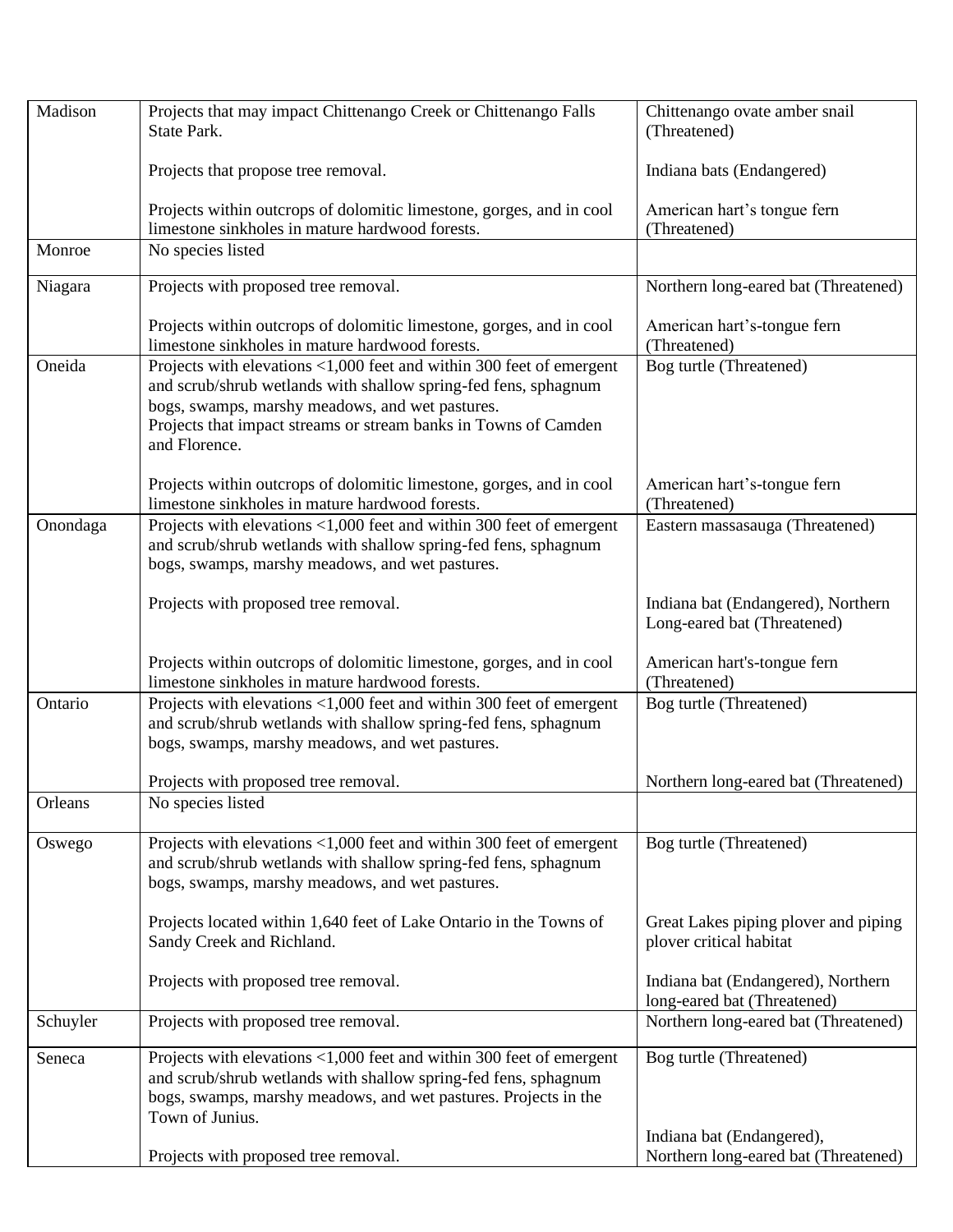| Steuben      | Projects that will impact small wetlands, sinkhole ponds, or wet<br>depressions with seasonally fluctuating water levels.                                                                  | Northeastern bulrush (Endangered)    |
|--------------|--------------------------------------------------------------------------------------------------------------------------------------------------------------------------------------------|--------------------------------------|
|              |                                                                                                                                                                                            | Northern long-eared bat (Threatened) |
|              | Projects with proposed tree removal.                                                                                                                                                       |                                      |
| St. Lawrence | Projects with proposed tree removal.                                                                                                                                                       | Northern long-eared bat (Threatened) |
| Tioga        | Projects with proposed tree removal.                                                                                                                                                       | Northern long-eared bat (Threatened) |
| Tompkins     | Projects with proposed tree removal.                                                                                                                                                       | Northern long-eared bat (Threatened) |
| Wayne        | Projects with elevations <1,000 feet and within 300 feet of emergent<br>and scrub/shrub wetlands with shallow spring-fed fens, sphagnum<br>bogs, swamps, marshy meadows, and wet pastures. | Bog turtle (Threatened)              |
|              | Projects with proposed tree removal.                                                                                                                                                       | Indiana bat (Endangered)             |
| Wyoming      | Projects with proposed tree removal.                                                                                                                                                       | Northern long-eared bat (Threatened) |
| Yates        | Projects located on the west side of Seneca Lake, Town of Starkey.                                                                                                                         | Leedy's roseroot (Threatened)        |
|              | Projects with proposed tree removal.                                                                                                                                                       | Northern long-eared bat (Threatened) |

\*As this table is generally an overestimate of areas with listed species, an applicant should use the USFWS Information for Planning and Consultation (IPAC) website (https://ecos.fws.gov/ipac) as the primary resource to determine if there may be listed Threatened or Endangered species.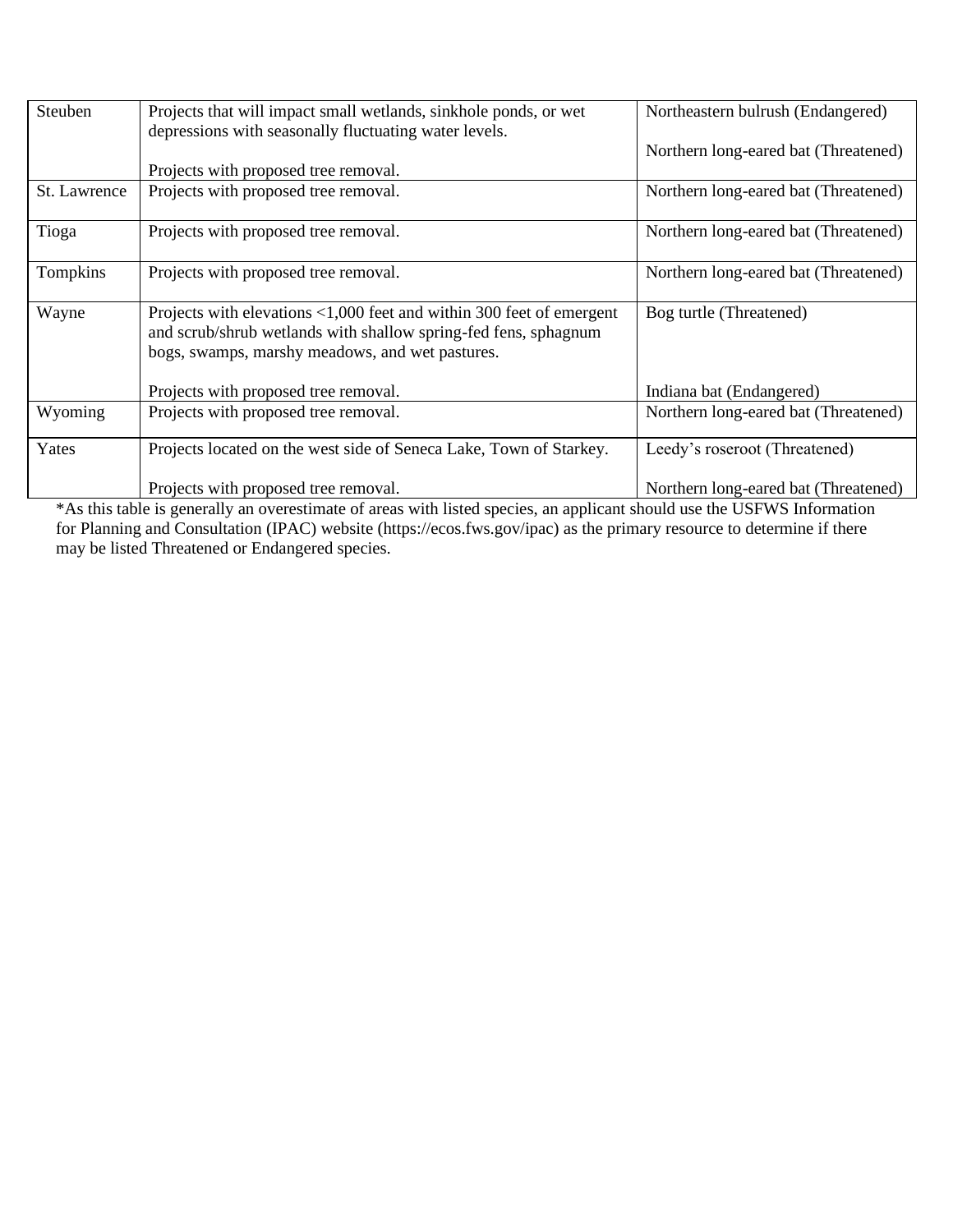